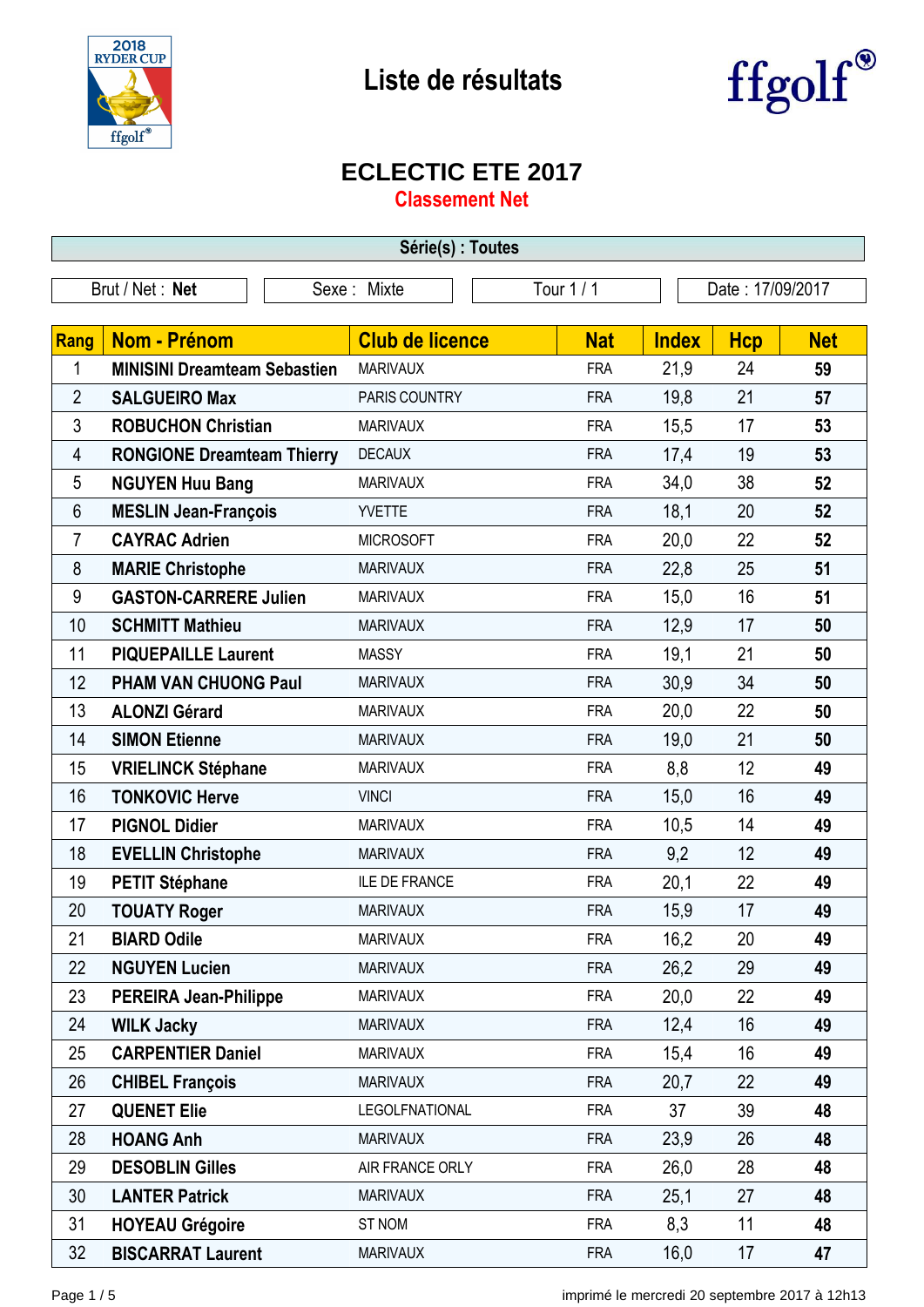| <b>Rang</b> | <b>Nom - Prénom</b>                    | <b>Club de licence</b> | <b>Nat</b> | <b>Index</b> | <b>Hcp</b>     | <b>Net</b> |
|-------------|----------------------------------------|------------------------|------------|--------------|----------------|------------|
| 33          | <b>PARGUE Hervé</b>                    | <b>MARIVAUX</b>        | <b>FRA</b> | 17,2         | 18             | 47         |
| 34          | <b>CHARRIER Anne Laure</b>             | <b>MARIVAUX</b>        | <b>FRA</b> | 24,8         | 26             | 47         |
| 35          | <b>DEBUT Eric</b>                      | <b>MARIVAUX</b>        | <b>FRA</b> | 19,8         | 21             | 46         |
| 36          | <b>PINTENAT Bertrand</b>               | <b>MARIVAUX</b>        | <b>FRA</b> | 8,3          | 11             | 46         |
| 37          | <b>FAURE Jean-Stéphan</b>              | <b>MARIVAUX</b>        | <b>FRA</b> | 7,9          | 10             | 46         |
| 38          | <b>BOURDY Loic</b>                     | <b>MARIVAUX</b>        | <b>FRA</b> | 9,6          | 13             | 45         |
| 39          | <b>KWON Na-Young</b>                   | <b>MARIVAUX</b>        | <b>FRA</b> | 17,1         | 21             | 45         |
| 40          | <b>SCHAEFER Laurent</b>                | CHAUMONT/VEXIN         | <b>FRA</b> | 9,0          | 12             | 45         |
| 41          | <b>LESAGE Cecile</b>                   | <b>MARIVAUX</b>        | <b>FRA</b> | 14,5         | 18             | 45         |
| 42          | <b>BENTOT William</b>                  | <b>ILE DE FRANCE</b>   | <b>FRA</b> | 17,2         | 18             | 44         |
| 43          | <b>HAYOUN Emmanuel</b>                 | <b>PARIS</b>           | <b>FRA</b> | 8,9          | 12             | 44         |
| 44          | <b>MANQUIN Thibault</b>                | <b>MARIVAUX</b>        | <b>FRA</b> | 13,5         | 17             | 44         |
| 45          | <b>MARIE David</b>                     | SANOFI AVENTIS         | <b>FRA</b> | 10,6         | 14             | 43         |
| 46          | <b>ETIENNE Francis</b>                 | <b>CELY</b>            | <b>FRA</b> | 16,2         | 17             | 43         |
| 47          | <b>GOETZ Jean Claude</b>               | <b>MARIVAUX</b>        | <b>FRA</b> | 5,2          | $\overline{7}$ | 43         |
| 48          | <b>LEFEVRE Patrick</b>                 | <b>METRO</b>           | <b>FRA</b> | 21,5         | 23             | 43         |
| 49          | <b>LEFEUVRE Thierry</b>                | <b>VILLENNES</b>       | <b>FRA</b> | 17,3         | 19             | 43         |
| 50          | <b>BERGEZ Pierric</b>                  | <b>MARIVAUX</b>        | <b>FRA</b> | 17,5         | 19             | 43         |
| 51          | <b>ASTRUC Christophe</b>               | <b>MARIVAUX</b>        | <b>FRA</b> | 5,3          | $\overline{7}$ | 43         |
| 52          | <b>NGUYEN Quoc Son</b>                 | <b>MARIVAUX</b>        | <b>FRA</b> | 41           | 40             | 43         |
| 53          | <b>LENOURS Christophe</b>              | LEGOLFNATIONAL         | <b>FRA</b> | 19,0         | 21             | 43         |
| 54          | <b>NARDOLILLO Julien</b>               | <b>RUEIL MALMAISON</b> | <b>FRA</b> | 31,5         | 35             | 43         |
| 55          | <b>VARET Morgan</b>                    | VILLARCEAUX            | <b>FRA</b> | 13,9         | 18             | 42         |
| 56          | <b>ALVES Rémi</b>                      | <b>GIF CHEVRY</b>      | FRA        | 28,5         | 31             | 42         |
| 57          | <b>RODE Nicolas</b>                    | <b>VERRIERES</b>       | <b>FRA</b> | 10,3         | 13             | 42         |
| 58          | <b>TURINI Cédric</b>                   | <b>BUC</b>             | <b>FRA</b> | 18,2         | 20             | 42         |
| 59          | <b>ARNAUD Philippe</b>                 | <b>MARIVAUX</b>        | <b>FRA</b> | 6,4          | 9              | 42         |
| 60          | <b>LIM Francis</b>                     | <b>PARIS</b>           | <b>FRA</b> | 31,0         | 34             | 41         |
| 61          | <b>GODEFROY Marc</b>                   | <b>MARIVAUX</b>        | <b>FRA</b> | 17,2         | 18             | 41         |
| 62          | <b>GAILLARD Philippe</b>               | <b>MARIVAUX</b>        | <b>FRA</b> | 24,4         | 27             | 41         |
| 63          | <b>STEICHEN Pauline</b>                | <b>PARIS</b>           | <b>FRA</b> | 15,9         | 20             | 40         |
| 64          | <b>OSUNA ROMERO David</b>              | ILE DE FRANCE          | <b>FRA</b> | 33,0         | 36             | 40         |
| 65          | <b>PATROLIN Valentin</b>               | <b>PARIS</b>           | <b>FRA</b> | 13,0         | 17             | 40         |
| 66          | <b>RUSSON Hugues</b>                   | <b>PARIS</b>           | <b>FRA</b> | 11,1         | 14             | 39         |
| 67          | PINANA Dreamteam Jean-Christ( MARIVAUX |                        | <b>FRA</b> | 16,1         | 17             | 39         |
| 68          | <b>DEBAGHA Omar</b>                    | PARIS COUNTRY          | <b>FRA</b> | 21,0         | 23             | 39         |
| 69          | <b>HUCHARD Jerome</b>                  | <b>MARIVAUX</b>        | <b>FRA</b> | 26,0         | 28             | 39         |
| 70          | <b>CHEVALIER François</b>              | GONESSE                | <b>FRA</b> | 27,0         | 30             | 39         |
| 71          | <b>MAILLET Valérie</b>                 | <b>ST MARC</b>         | <b>FRA</b> | 29,0         | 31             | 39         |
| 72          | FERNANDES CARVALHO Julien MARIVAUX     |                        | <b>FRA</b> | 34,5         | 38             | 38         |
| 73          | <b>BRUNNER Dreamteam Thierry</b>       | <b>MARIVAUX</b>        | <b>FRA</b> | 31,0         | 34             | 38         |
| 74          | <b>LUC Hervé</b>                       | <b>MARIVAUX</b>        | <b>FRA</b> | 11,3         | 15             | 38         |
| 75          | <b>DESENFANT Marc</b>                  | <b>PARIS</b>           | <b>FRA</b> | 16,4         | 18             | 38         |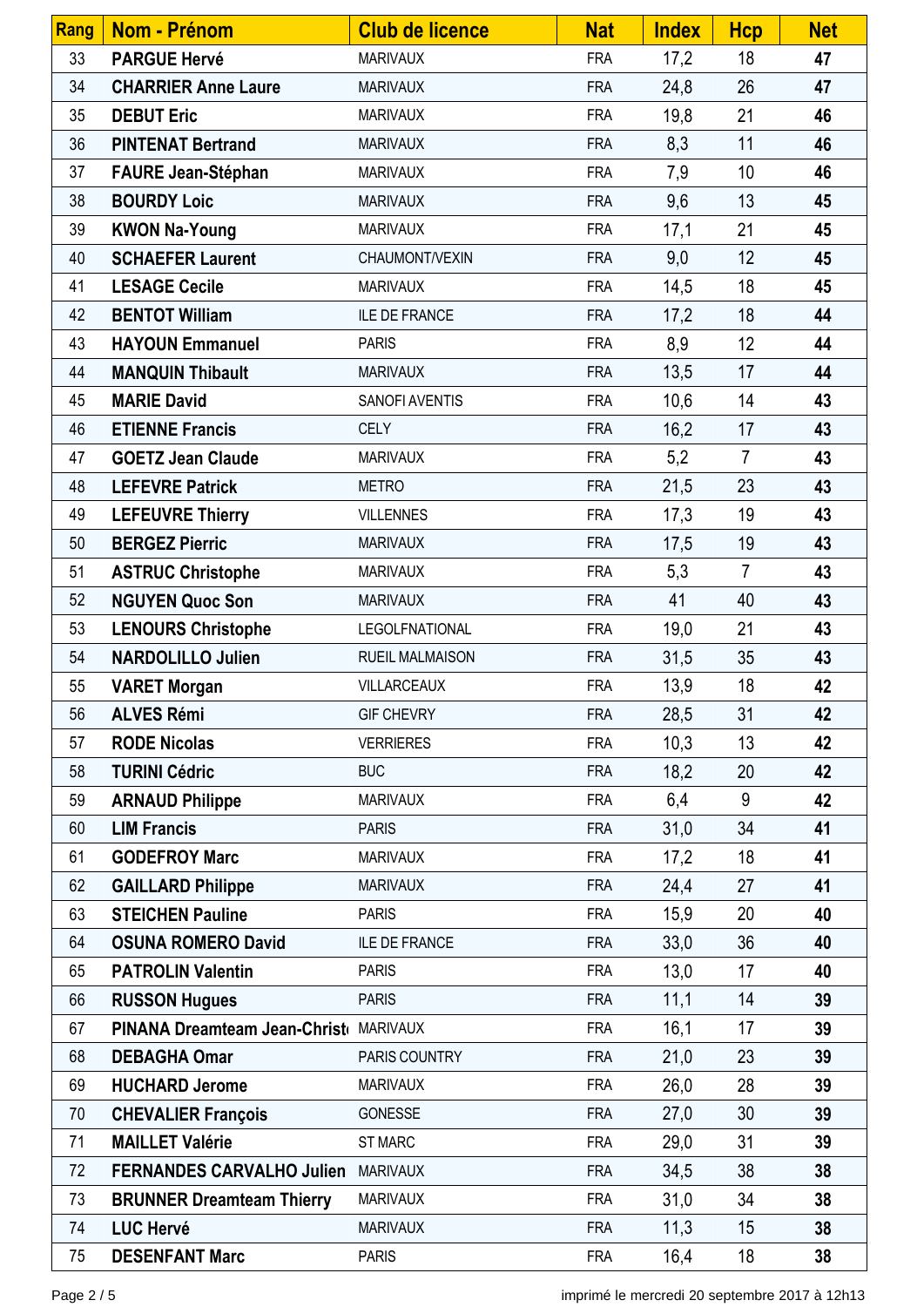| <b>Rang</b> | Nom - Prénom                   | <b>Club de licence</b> | <b>Nat</b> | <b>Index</b> | <b>Hcp</b> | <b>Net</b> |
|-------------|--------------------------------|------------------------|------------|--------------|------------|------------|
| 76          | <b>KADIMA TSHIBOMBU Benoit</b> | CH. AUGERVILLE         | <b>FRA</b> | 12,5         | 16         | 38         |
| 77          | <b>RABUS Jean-Sebastien</b>    | <b>PARIS</b>           | <b>FRA</b> | 22,0         | 24         | 38         |
| 78          | <b>FUCHS Sylvette</b>          | <b>MARIVAUX</b>        | <b>FRA</b> | 17,1         | 21         | 38         |
| 79          | <b>VALERO Jerome</b>           | <b>MARIVAUX</b>        | <b>FRA</b> | 7,3          | 10         | 38         |
| 80          | <b>LAMIOT Eric</b>             | <b>MARIVAUX</b>        | <b>FRA</b> | 18,5         | 20         | 38         |
| 81          | <b>GOETZ Véronique</b>         | <b>MARIVAUX</b>        | <b>FRA</b> | 28,1         | 30         | 38         |
| 82          | <b>PRUD'HOMME Xavier</b>       | ROSNY/S/BOIS           | <b>FRA</b> | 23,6         | 26         | 37         |
| 83          | <b>RIGAUD Florent</b>          | <b>MARIVAUX</b>        | <b>FRA</b> | 27,5         | 30         | 37         |
| 84          | <b>PILON Jean-Pierre</b>       | <b>LOGES</b>           | <b>FRA</b> | 20,0         | 22         | 37         |
| 85          | <b>MIROUX Alain</b>            | <b>MARIVAUX</b>        | <b>FRA</b> | 34,0         | 38         | 37         |
| 86          | <b>VYSKOC Tristan</b>          | <b>DEAUVILLE</b>       | <b>FRA</b> | 8,2          | 11         | 37         |
| 87          | <b>PAZMINO Laurent</b>         | <b>BOULOGNE</b>        | <b>FRA</b> | 14,0         | 18         | 37         |
| 88          | <b>SERANZI Nicolas</b>         | ILE DE FRANCE          | <b>FRA</b> | 35,0         | 39         | 37         |
| 89          | <b>LANCELOT Marie</b>          | <b>MARIVAUX</b>        | <b>FRA</b> | 7,7          | 10         | 37         |
| 90          | <b>COTILLON Antoine</b>        | <b>PARIS</b>           | <b>FRA</b> | 16,8         | 18         | 37         |
| 91          | <b>MARTY Richard</b>           | <b>PARIS</b>           | <b>FRA</b> | 9,3          | 12         | 37         |
| 92          | <b>DUBOIS Didier</b>           | <b>MARIVAUX</b>        | <b>FRA</b> | 18,7         | 20         | 36         |
| 93          | <b>LANASPA Benoît</b>          | <b>YVETTE</b>          | <b>FRA</b> | 26,0         | 28         | 36         |
| 94          | <b>GODEFROY Martine</b>        | <b>MARIVAUX</b>        | <b>FRA</b> | 31,9         | 34         | 36         |
| 95          | <b>DOAN Serge</b>              | <b>MASSY</b>           | <b>FRA</b> | 37           | 40         | 36         |
| 96          | <b>NGUYEN KHAC Patrick</b>     | <b>MARIVAUX</b>        | <b>FRA</b> | 35,7         | 39         | 36         |
| 97          | <b>RUELLE Henri</b>            | <b>AVIATION CIVILE</b> | <b>FRA</b> | 25,1         | 27         | 36         |
| 98          | <b>BAUQUEL Olivier</b>         | <b>HARAS JARDY</b>     | <b>FRA</b> | 26,0         | 28         | 36         |
| 99          | <b>VOOS Timothee</b>           | <b>RUEIL MALMAISON</b> | FRA        | 20,4         | 22         | 35         |
| 100         | <b>VRINAT Fréderic</b>         | <b>ILE DE FRANCE</b>   | <b>FRA</b> | 31,5         | 35         | 35         |
| 101         | <b>DELAUTRE Romain</b>         | <b>LEGOLFNATIONAL</b>  | <b>FRA</b> | 10,6         | 14         | 35         |
| 102         | <b>LA HONDÉ Vinciane</b>       | <b>MARIVAUX</b>        | <b>FRA</b> | 11,4         | 15         | 35         |
| 103         | <b>WEBSTER Jonathan</b>        | <b>MARIVAUX</b>        | <b>FRA</b> | 8,9          | 12         | 35         |
| 104         | <b>LE MILON Ludovic</b>        | <b>MARIVAUX</b>        | <b>FRA</b> | 22,8         | 25         | 35         |
| 105         | <b>ROSIOD Patricia</b>         | <b>MARIVAUX</b>        | <b>FRA</b> | 15,5         | 19         | 35         |
| 106         | <b>BOUCHERIE Arnaud</b>        | <b>UBISOFT</b>         | <b>FRA</b> | 22,0         | 24         | 34         |
| 107         | <b>ROUVIERE Albane</b>         | <b>DEAUVILLE</b>       | <b>FRA</b> | 28,4         | 30         | 34         |
| 108         | <b>SAINT-MARTIN Francois</b>   | <b>MARIVAUX</b>        | <b>FRA</b> | 17,0         | 18         | 34         |
| 109         | <b>PORTIER Thierry</b>         | <b>RUEIL MALMAISON</b> | <b>FRA</b> | 33,0         | 36         | 34         |
| 110         | <b>LEFLOCH Alain</b>           | <b>GIF CHEVRY</b>      | <b>FRA</b> | 11,4         | 15         | 34         |
| 111         | <b>DUFFIER Fréderic</b>        | <b>MARIVAUX</b>        | <b>FRA</b> | 9,8          | 13         | 34         |
| 112         | <b>GREARD Patrick</b>          | <b>AVRAY</b>           | <b>FRA</b> | 26,0         | 28         | 34         |
| 113         | <b>BASTIAN Philippe</b>        | <b>NMPP</b>            | <b>FRA</b> | 9,3          | 12         | 34         |
| 114         | <b>SAINT-MARTIN Dominique</b>  | <b>MARIVAUX</b>        | <b>FRA</b> | 29,0         | 31         | 33         |
| 115         | <b>BAST Nannick</b>            | <b>IBM PARIS</b>       | <b>FRA</b> | 10,7         | 14         | 33         |
| 116         | PEYRONNET Jélian               | <b>MARIVAUX</b>        | <b>FRA</b> | 24,2         | 26         | 33         |
| 117         | <b>BOURRAT Thomas</b>          | <b>TREMBLAY</b>        | <b>FRA</b> | 15,4         | 16         | 32         |
| 118         | <b>PHAM Thierry</b>            | <b>HARAS JARDY</b>     | <b>FRA</b> | 8,8          | 12         | 32         |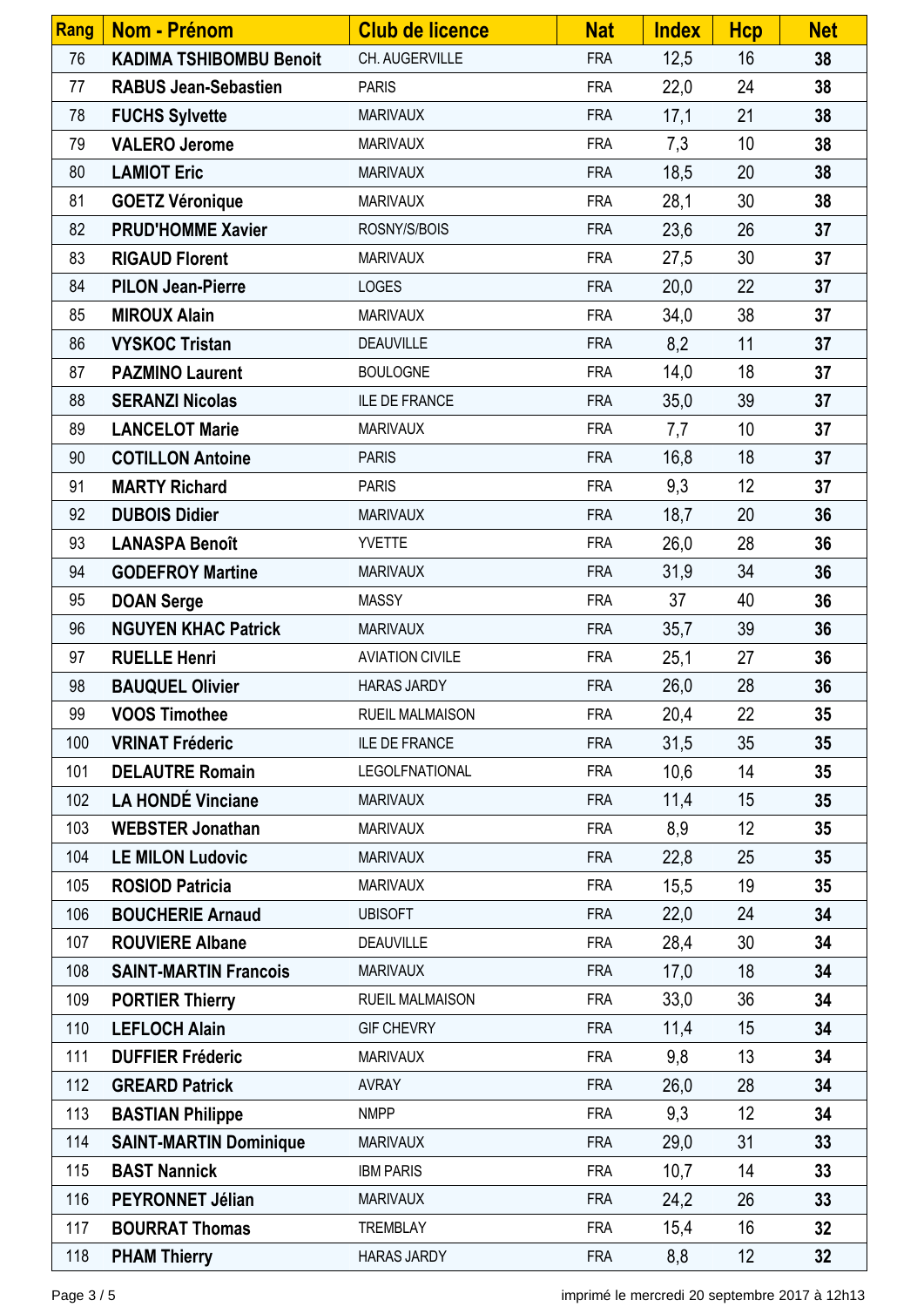| Rang | <b>Nom - Prénom</b>              | <b>Club de licence</b> | <b>Nat</b> | <b>Index</b> | <b>Hcp</b> | <b>Net</b> |
|------|----------------------------------|------------------------|------------|--------------|------------|------------|
| 119  | <b>BOURRAT Alain</b>             | <b>TREMBLAY</b>        | <b>FRA</b> | 12,2         | 16         | 32         |
| 120  | <b>HUBERT-HABART François</b>    | <b>MEDOC</b>           | <b>FRA</b> | 22,1         | 24         | 32         |
| 121  | <b>HUBLOT Thomas</b>             | <b>ST MARC</b>         | <b>FRA</b> | 26,0         | 28         | 32         |
| 122  | <b>ROMEC Isabelle</b>            | <b>MARIVAUX</b>        | <b>FRA</b> | 14,2         | 18         | 32         |
| 123  | <b>BOYE Jean-Luc</b>             | <b>ILE DE FRANCE</b>   | <b>FRA</b> | 15,9         | 17         | 32         |
| 124  | <b>CARRIER Frédéric</b>          | <b>PARIS</b>           | <b>FRA</b> | 30,0         | 33         | 32         |
| 125  | <b>PHAN Thé Hanh</b>             | <b>MARIVAUX</b>        | <b>FRA</b> | 46           | 40         | 32         |
| 126  | <b>BEAUGHEON Frédéric</b>        | <b>MARIVAUX</b>        | <b>FRA</b> | 10,6         | 14         | 32         |
| 127  | <b>PORTIER Laurent</b>           | <b>RUEIL MALMAISON</b> | <b>FRA</b> | 35,0         | 39         | 32         |
| 128  | <b>HAUSSWIRTH Christophe</b>     | ILE DE FRANCE          | <b>FRA</b> | 9,7          | 13         | 31         |
| 129  | <b>LANTER Martine</b>            | <b>MARIVAUX</b>        | <b>FRA</b> | 16,6         | 20         | 31         |
| 130  | <b>MUELLE Romain</b>             | <b>MEUDON</b>          | <b>FRA</b> | 36,0         | 40         | 31         |
| 131  | <b>DREUILLET Benoit</b>          | NOISY LE ROI           | <b>FRA</b> | 29,5         | 32         | 30         |
| 132  | <b>ARMAND Tanguy</b>             | <b>RUEIL MALMAISON</b> | <b>FRA</b> | 22,9         | 25         | 30         |
| 133  | <b>BOUILLY Nadine</b>            | <b>MARIVAUX</b>        | <b>FRA</b> | 18,1         | 22         | 30         |
| 134  | <b>MARCZAK Jérôme</b>            | <b>BOULOGNE</b>        | <b>FRA</b> | 15,2         | 16         | 30         |
| 135  | <b>FRANCO Antoine</b>            | <b>MARIVAUX</b>        | <b>FRA</b> | 31,5         | 35         | 30         |
| 136  | LE GRELLE Benjamin               | <b>PARIS</b>           | <b>FRA</b> | 9,9          | 13         | 30         |
| 137  | <b>GIANOLI Stéphane</b>          | PRUNEVELLE             | <b>FRA</b> | 20,8         | 23         | 29         |
| 138  | <b>CEBULA Hervé</b>              | <b>PARIS</b>           | <b>FRA</b> | 9,5          | 12         | 29         |
| 139  | <b>MOUGIN Pierre</b>             | <b>IBM PARIS</b>       | <b>FRA</b> | 18,4         | 20         | 29         |
| 140  | <b>MICHEL Alain</b>              | <b>GIF CHEVRY</b>      | <b>FRA</b> | 27,7         | 30         | 29         |
| 141  | <b>GUILLEMAIN Marie-Laure</b>    | <b>MARIVAUX</b>        | <b>FRA</b> | 11,1         | 14         | 29         |
| 142  | <b>HIRSINGER Catherine</b>       | <b>MARIVAUX</b>        | FRA        | 23,9         | 29         | 29         |
| 143  | POZZO DI BORGO Jacques           | PARIS COUNTRY          | <b>FRA</b> | 15,5         | 17         | 29         |
| 144  | <b>CALU Jérome</b>               | <b>MARIVAUX</b>        | <b>FRA</b> | 31,0         | 34         | 29         |
| 145  | <b>BRUN Jerome</b>               | <b>OLERON</b>          | <b>FRA</b> | 27,1         | 30         | 29         |
| 146  | <b>MANIN Valery</b>              | <b>PARIS</b>           | <b>FRA</b> | 11,3         | 15         | 28         |
| 147  | <b>PETTEX-SABAROT Nicolas</b>    | <b>EADS METAPOLE</b>   | <b>FRA</b> | 17,4         | 19         | 28         |
| 148  | <b>BOGHOSSIAN Rafi</b>           | <b>THIAIS</b>          | <b>FRA</b> | 25,5         | 28         | 27         |
| 149  | <b>BOUILLET Sebastien</b>        | <b>ST MARC</b>         | <b>FRA</b> | 27,5         | 30         | 27         |
| 150  | RAIMBEAULT-CLUZEAU Vincent ENGIE |                        | <b>FRA</b> | 18,1         | 20         | 27         |
| 151  | <b>LUDDEN Terence</b>            | <b>MARIVAUX</b>        | <b>FRA</b> | 8,8          | 12         | 26         |
| 152  | <b>FAISANDIER Eric</b>           | <b>BUC</b>             | <b>FRA</b> | 23,2         | 25         | 26         |
| 153  | <b>BENTOT Eric</b>               | <b>PARIS</b>           | <b>FRA</b> | 14,5         | 15         | 25         |
| 154  | <b>MOLLIEX Fabien</b>            | <b>HARAS JARDY</b>     | <b>FRA</b> | 34,0         | 38         | 25         |
| 155  | <b>SCHOOS Olivier</b>            | <b>BOIS D'O</b>        | <b>FRA</b> | 10,1         | 13         | 25         |
| 156  | <b>SPROTTI Guillaume</b>         | <b>MARIVAUX</b>        | <b>FRA</b> | 48           | 40         | 25         |
| 157  | <b>MOSCA Maxence</b>             | <b>MARIVAUX</b>        | <b>FRA</b> | 37           | 40         | 25         |
| 158  | <b>MILILI Marc</b>               | <b>BOULOGNE</b>        | <b>FRA</b> | 20,7         | 22         | 23         |
| 159  | <b>CALABER Francois</b>          | <b>YVETTE</b>          | <b>FRA</b> | 17,0         | 18         | 21         |
| 160  | <b>PIAT Francois</b>             | <b>AVENELLES</b>       | <b>FRA</b> | 11,5         | 15         | 21         |
| 161  | <b>FRANCO Anne</b>               | <b>MARIVAUX</b>        | <b>FRA</b> | 50           | 39         | 20         |